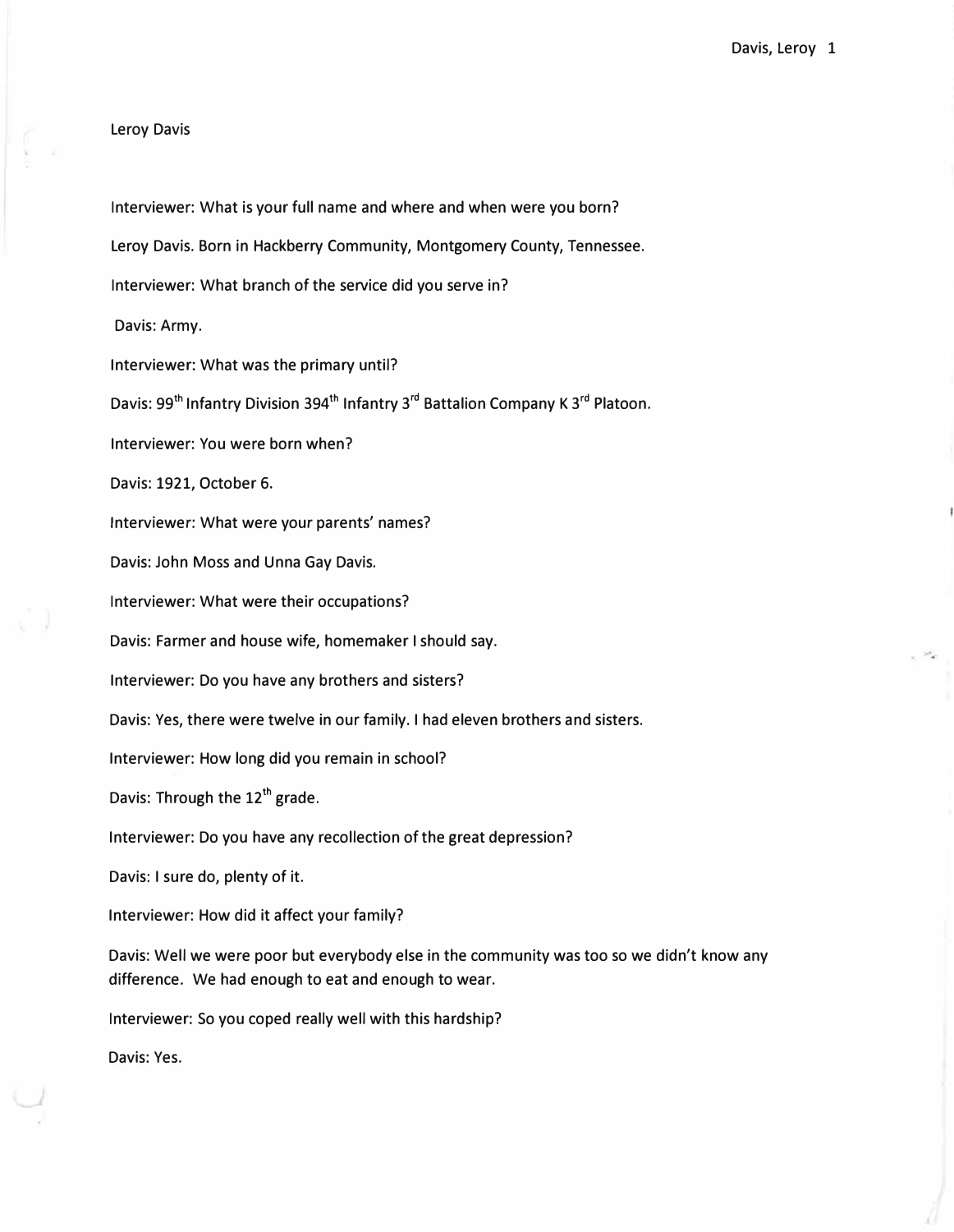Interviewer: Were you old enough to have had a job before your time in the service?

Davis: I did work some part-time jobs and summer jobs?

Interviewer: What sort of jobs and how much did they pay?

Davis: I worked on the farm started out at .25 cents per day. Then I went to work in Nashville at Unity Brother Company for .35 cents a night. Twelve hours a night five nights a week.

Interviewer: Before Pearl Harbor how serious did you take the threat to America from the Nazis and the Japanese?

Davis: Well I didn't know too much about them except what I would hear on the radio.

Interviewer: So you did read the newspaper and kept in touch. Did the events of 1939 trough 41 seem remote, that they did not touch your life?

Davis: It was real far away as a child, young man, I didn't think too much about it.

Interviewer: Do you recall where you were and how you heard the news of the attack on Pearl Harbor on December 7, 1941?

Davis: Sunday afternoon and I was home alone. My father and mother had gone visiting so when they came back home I told them what had happened.

Interviewer: Did you hear it on the radio?

Davis: Yes, on the radio.

Interviewer: And also did you listen to the FDR speech "A Day that Shall Live in Infamy" the following day.

Davis: Yeh, we were at school and they had it on the radio at school.

Interviewer: At that time did you think the war would reach American shores and touch your life?

Davis: I didn't believe it would cause America was strong and you're never fully prepared that they would ever come here.

Interviewer: Did you approve of the way FDR handled his office at the beginning of the war?

Davis: Yes.

Interviewer: You thought he was a good leader and he handled the programs well.

Davis: Yes.

Interviewer: When did you realize you would be drafted or you enlisted?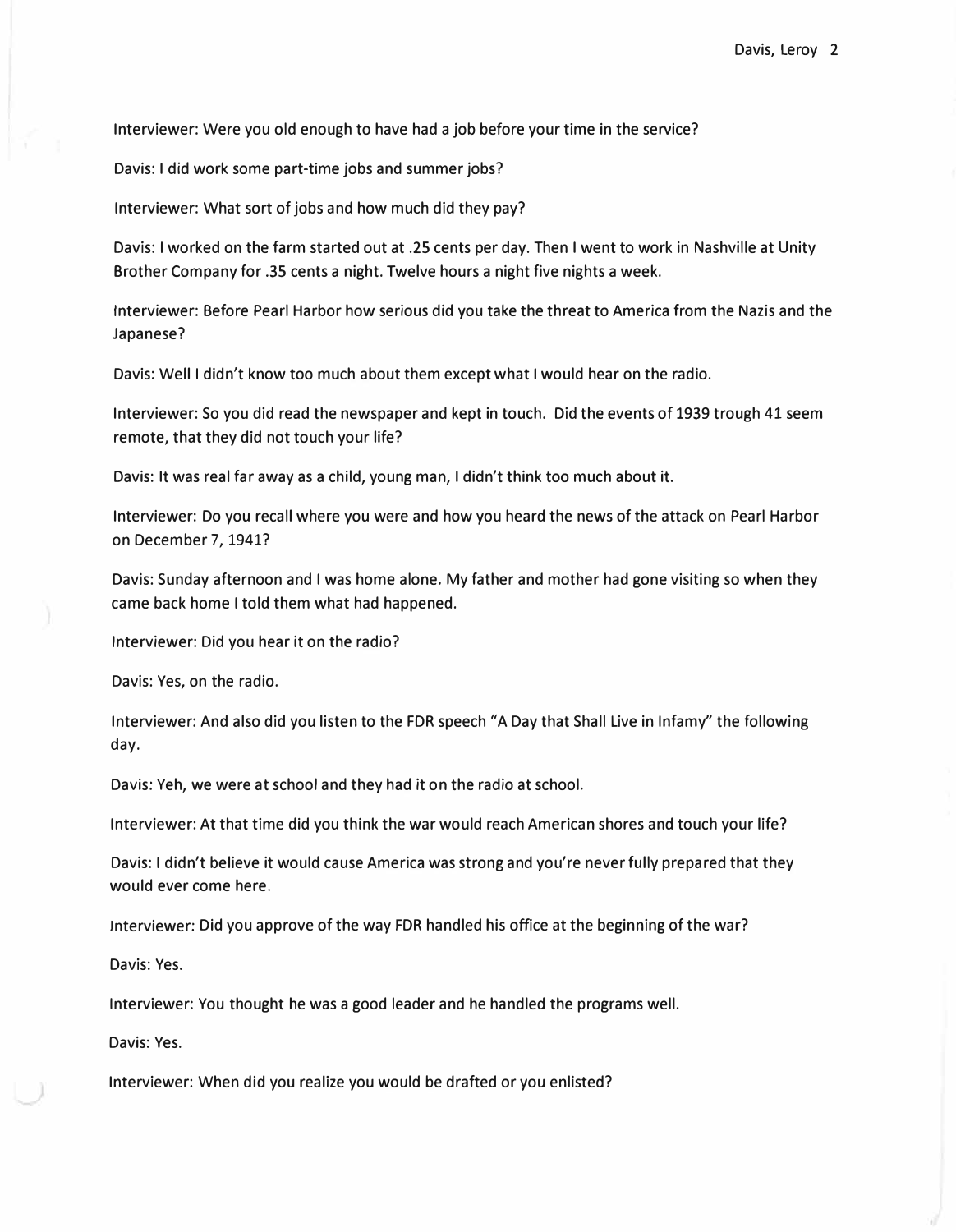Davis: I registered and was drafted it was in 40 that I registered and was drafted in 42.

Interviewer: Did you have a preference for other branches?

Davis: Yes, I tried to get in the Air force but they wouldn't let me go from the infantry.

Interviewer: Was it because you wore glasses?

Davis: No, they needed infantries.

Interviewer: Did you have a preference of the type of task you performed? Did you want to do engineering or artillery?

Davis: No, I didn't I was just assigned to the mortars and that was it.

Interviewer: When were you drafted?

Davis: Let me look and see. I was inducted the 28<sup>th</sup> of November 1942. I passed my physical and came home for seven days. I went into active service on December 5, 1942.

Interviewer: Did you get inducted at an induction center?

Davis: Georgia.

Interviewer: Were you tested for skill and IQ levels?

Davis: Yes.

Interviewer: And did your civilian job have anything to do with what you did in the military?

Davis: No.

Interviewer: Where did you do your basic training?

Davis: Camp Vander Mississippi.

Interviewer: When were you selected for more specialized training?

Davis: Trained as a division I trained in what I did in mortars and that was it.

Inter: In Mississippi?

Davis: Yes.

Inter: What was your impression of your fellow recruits.

Davis: Well after you got to know them they were a bunch of good guys.

Inter: Was this your first time away form home?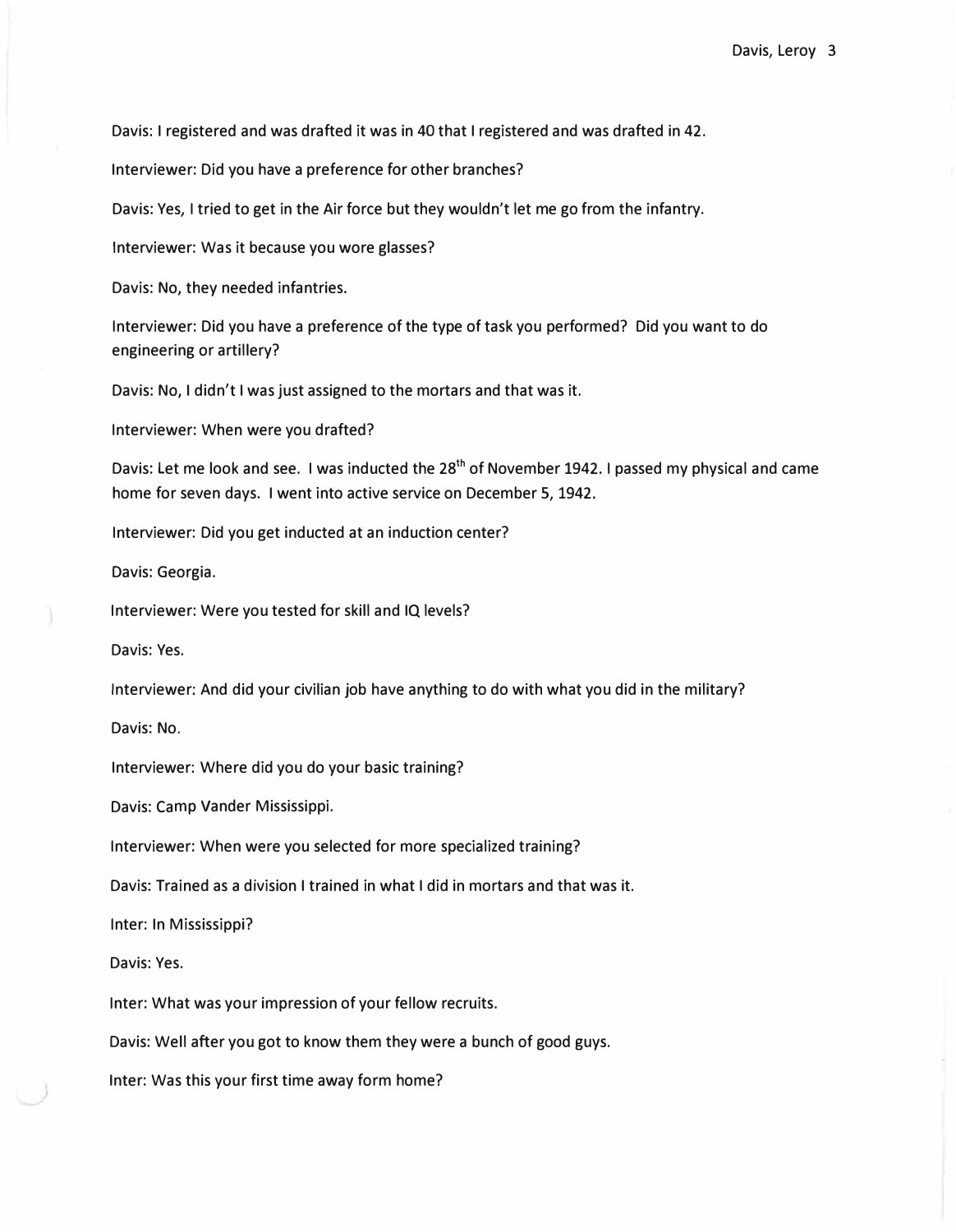Mr. Davis: No, I had spent a summer away from home.

Inter: So when you met the other recruits were they a far distance from home?

Davis: Most of them were from Pennsylvania.

Interviewer: So you weren't with the local boys?

Davis: No, the only one I knew wasn't in my outfit.

Interviewer: Did you participate in maneuvers stateside?

Davis: Yes, in Mississippi and Louisiana.

Interviewer: How good did you think your training was for the task ahead of you?

Davis: I thought it was good. We did a lot of training and a lot of hiking a lot of practicing.

Interviewer: So you felt really prepared?

Davis: Yes.

Interviewer: How good were the living conditions like in the camps?

Davis: Well in Mississippi it was just an old rough barracks with tar paper on the side so it wasn't too good. When we moved to Texas, we went from Louisiana to Camp Maxey Texas and the barracks were more like the old barracks at Ft. Campbell.

Interviewer: What kind unit did you serve with immediately after your training?

Davis: Still the same unit. I stayed with the  $99<sup>th</sup>$  until the war was over.

Interviewer: Now why did you move from Louisiana to Texas, more training?

Davis: Yes, mass training. The whole unit moved.

Interviewer: Did your unit travel overseas in troop ships?

Davis: Yes they did.

Interviewer: When and from which port did you depart from?

David: We were at Camp Knoxtinish, Massachusetts, in Boston Fort Wiggin.

Interviewer: Was this your first time on the water, on the ocean?

Davis: Yes.

Interviewer: How long was the voyage?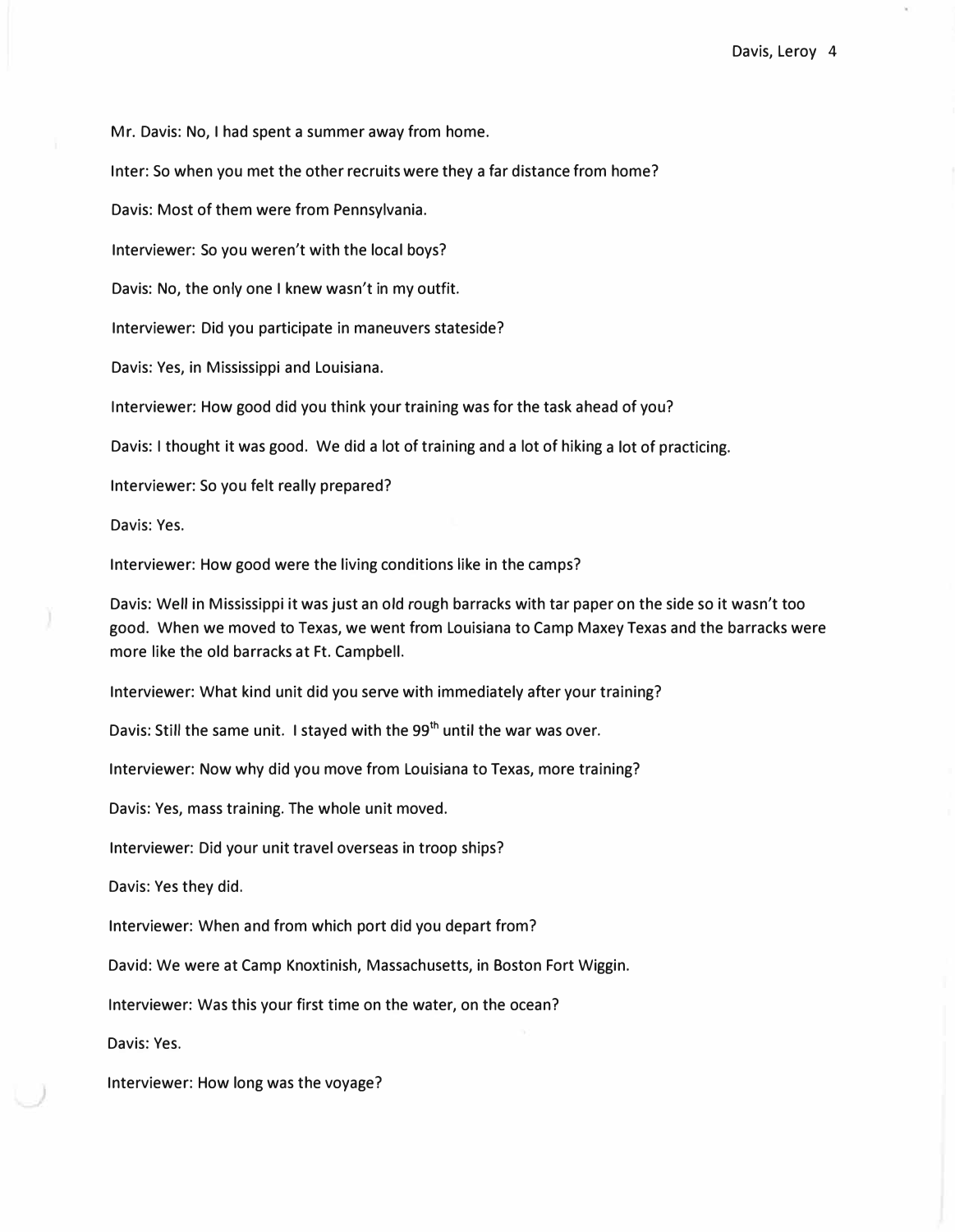Davis: If I remember right about 13 days. Interviewer: How good or bad were the food and living conditions on the ship? Davis: If you could keep it down it wasn't too bad. It didn't bother me too much. Interviewer: How many soldiers were on the ship? Davis: I don't remember on that. Interviewer: Where did you land? Davis: Scotland. Groc., Scotland. Interviewer: Was that Grasso Scotland? Davis: I think so. Interviewer: Were you housed in temporary or permanent barracks once you got there.

Davis: We went to Scotland by train to England. We were in Dorsettler, England in consul huts there. It's a metal building that comes over like this. You've seen them.

Interviewer: How long did you stay in those?

Davis: We were there from November 6, we were there from October to November.

Interviewer: Where did you go after?

Davis: We crossed the channel and landed in November in the heart of France.

Interviewer: Did you have and civilian contact while you were in England?

Davis: Yes, I think so.

Interviewer: Did you see combat soon after arriving or was there a prolonged trainings overseas?

Davis: We went from England directly to Belgium by convoy, no further training.

Interviewer: Once you arrived in Belgium, I mean as soon as you arrived in France did you see any combat?

Davis: No it had already advanced into Belgium by the time we went on front.

Interviewer: This was still 41?

*)* 

Davis: 44, November 44. We went on the line at Lotionhobingrobin sector.

Interviewer: So you were still in the same unit?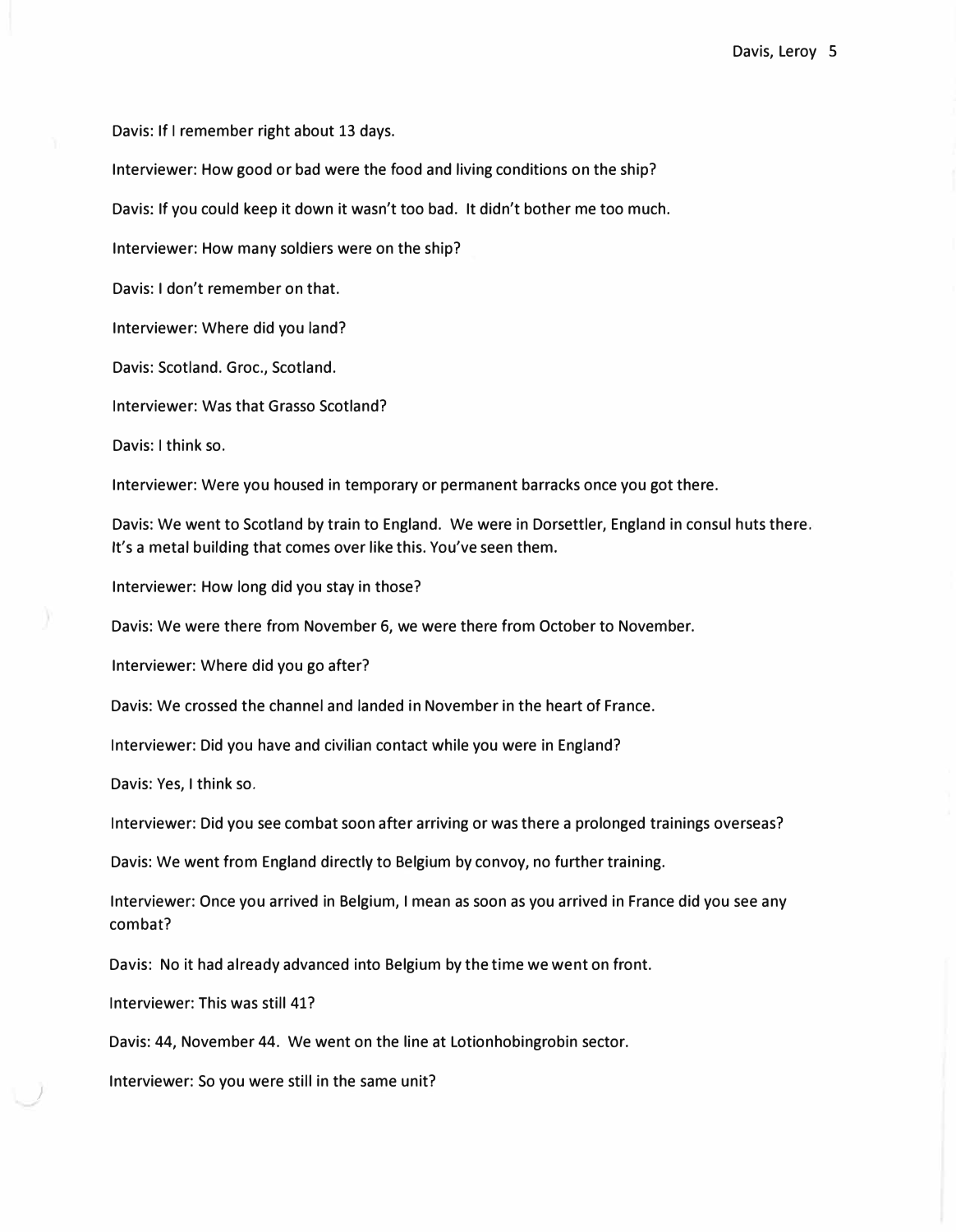Davis: Still in the same unit.

Interviewer: Who was you're your commanding general of your unit?

Davis: General Lawry.

Interviewer: What was your impression of your officers and NCOs in your command?

Davis: We had some good officers.

Interviewer: So you didn't feel like they were new officers straight out of college?

Davis: No a lot of them we trained all through our training with the officers.

Interviewer: What kind of equipment and arms did you train with?

Davis: I trained with a 45 pistol and a carving and mortars 60 mm mortars.

Interviewer: What was your first experience with combat?

Davis: We were online from November until December when the battle started it was quiet, not much action just in a holding position.

Interviewer: What kind of reaction did you and others in your unit have.

Davis: Surprise, it started with a 90 minute mirage of artillery, the place we were was exploding mostly in the treetops so nobody was ready for it.

Interviewer: How did it feel to be shot at and to shoot back?

Davis: You shoot back with everything you've got. With the mortars we were kind of in the rear. You sit up behind a hill. Because we weren't mobile we couldn't move.

Interviewer: How would you describe the cohesion inside the unit?

Davis: Good.

Interviewer: Did you feel close to those you shared your time with in the service with?

Davis: We got to be like brothers.

Interviewer: What did you do in your free time?

Davis: Overseas, wasn't much to do, sleep and eat.

Interviewer: So you didn't get a lot of furloughs?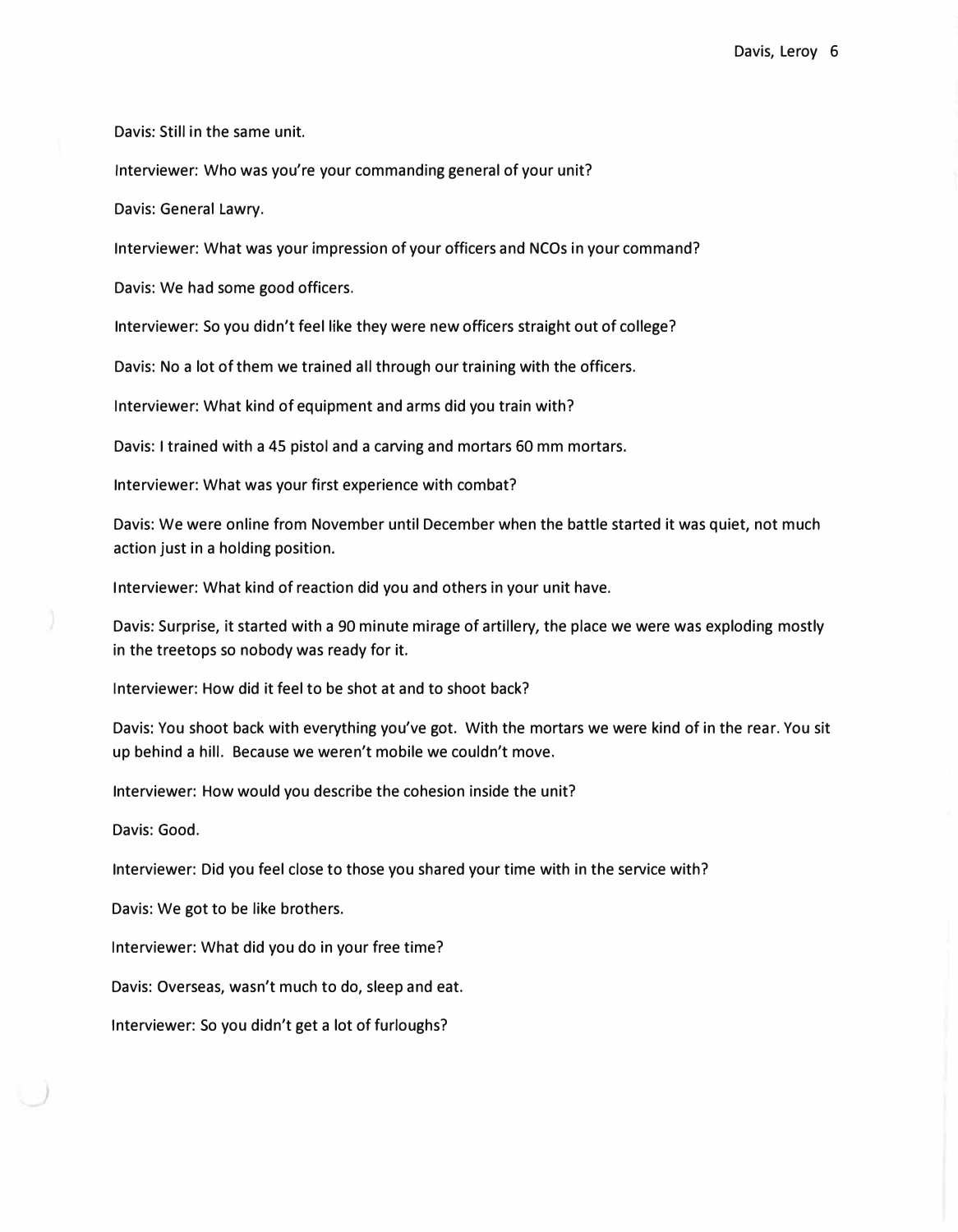Davis: I got one three day pass in Paris. Well I did have a 48 hour pass in London. Other than that just sleeping and reading if you got a letter.

Interviewer: Did you write a lot of letters?

Davis: I tried to. To keep my Momma and Daddy informed.

Interviewer: Did you receive letters from relatives and things?

Davis: Yes.

Interviewer: Did you play any cards?

Davis: No.

Interviewer: Play sports?

Davis: No.

Interviewer: Just mostly read and wrote letters?

Davis: Yeh.

Interviewer: You never had any leave time back to the states.

Davis: No once you were overseas you didn't move unless you came back.

Interviewer: When you were in the field did you get food sea rations or something in between?

Davis: Both it depended on where we were and how fast we were moving.

Interviewer: Did you sleep on the ground or in tents or in barracks?

Davis: On the ground most of the time.

Interviewer: Did you feel like you were on the move often?

Davis: Yes, I was pretty well all of the time.

Interviewer: Was it ever possible to take showers, shave or at least wash up?

Davis: I think in winter of 44 I got to take one shower. Shave and we had a little stream where we were set up where we were set up and we would shave in cold water, ice cold water.

Interviewer: So in 44 you moved into Belgium how long did you stay in that area.

Davis: We stayed there until after The Bulge January. When The Bulge was over we started in Manson and moved into Germany.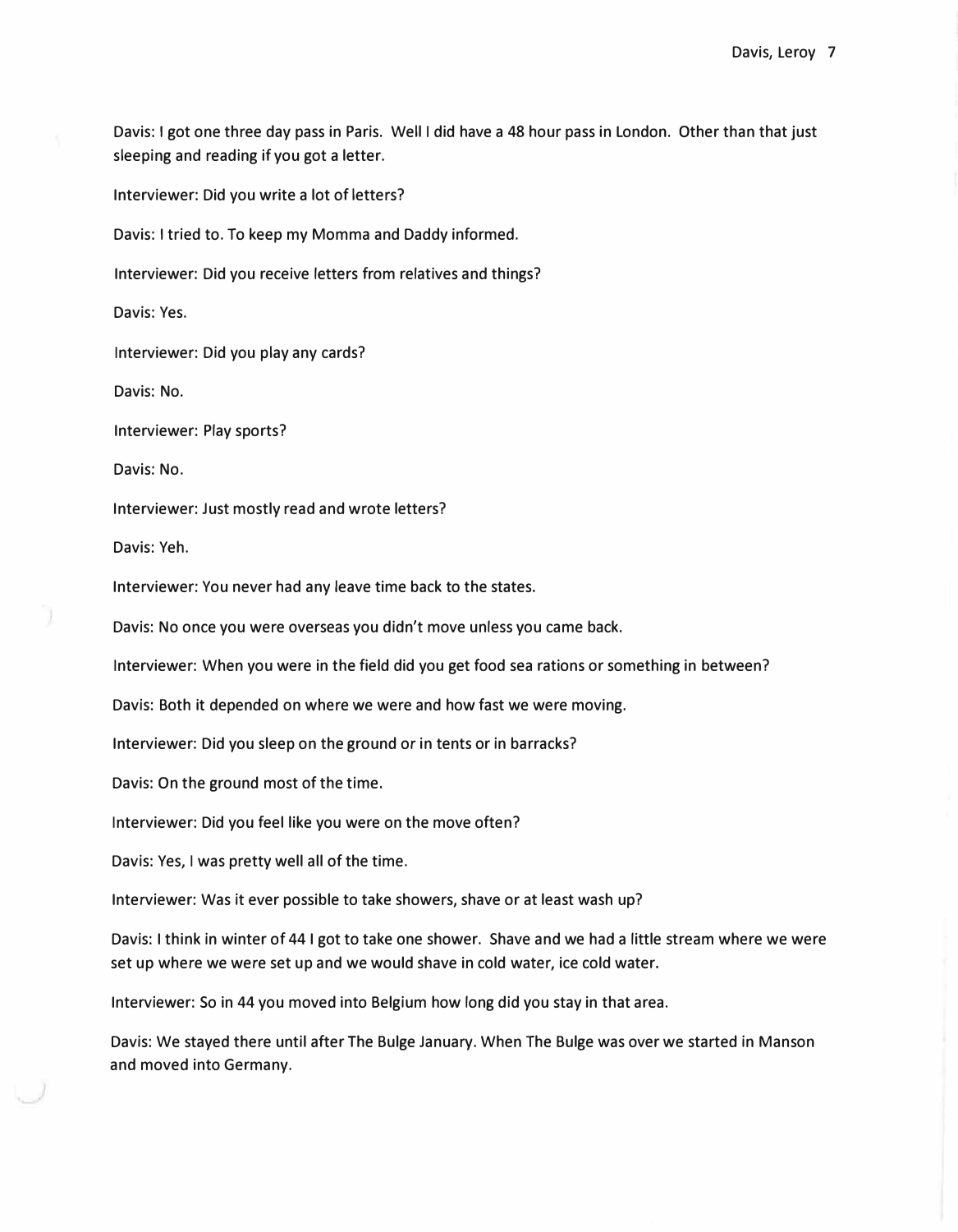Interviewer: Did you often feel sleep deprived and over worked?

Davis: Yes, you get tired, real tired. You stay on guard; take your time on guard.

Interviewer: Were you promoted during your time in the service?

Davis: Yes I was.

Interviewer: What were you when you started *off?* 

Davis: I was a corporal.

Interviewer: And you made it up to?

Davis: Speck Sergeant, E7 now.

Interviewer: I read somewhere where soldiers didn't want to be promoted they felt like.

Davis: They don't want to take the responsibility.

Interviewer: Did you feel that way?

Davis: No, I thought I should take the responsibility.

Interviewer: Were you impressed with the qualities of the enemy. Examples leadership, bravery, ability to withstand hardships, weapons tactics?

Davis: Yes, they were tuff.

Interviewer: Did you come to respect the average enemy soldier or would you use other words to describe it?

Davis: I guess respect is a good term.

Interviewer: At anytime did you ever realize that the enemy had a mother and father or anything.

Davis: Really you don't have time to think about that very much. Someone shooting at you you're going to shoot back.

Interviewer: What about civilians & refugees, did you have much contact with them?

Davis: Some during the later part of the war we freed a lot of POW camps and also refugee camps, forced labor camps you know.

Interviewer: Is that more like, I don't know if that's different because I haven't done much research on it, are you talking about Jewish camps, concentration camps?

Davis: No, it was like forced labor camps police and all, Russian just a mixture of that.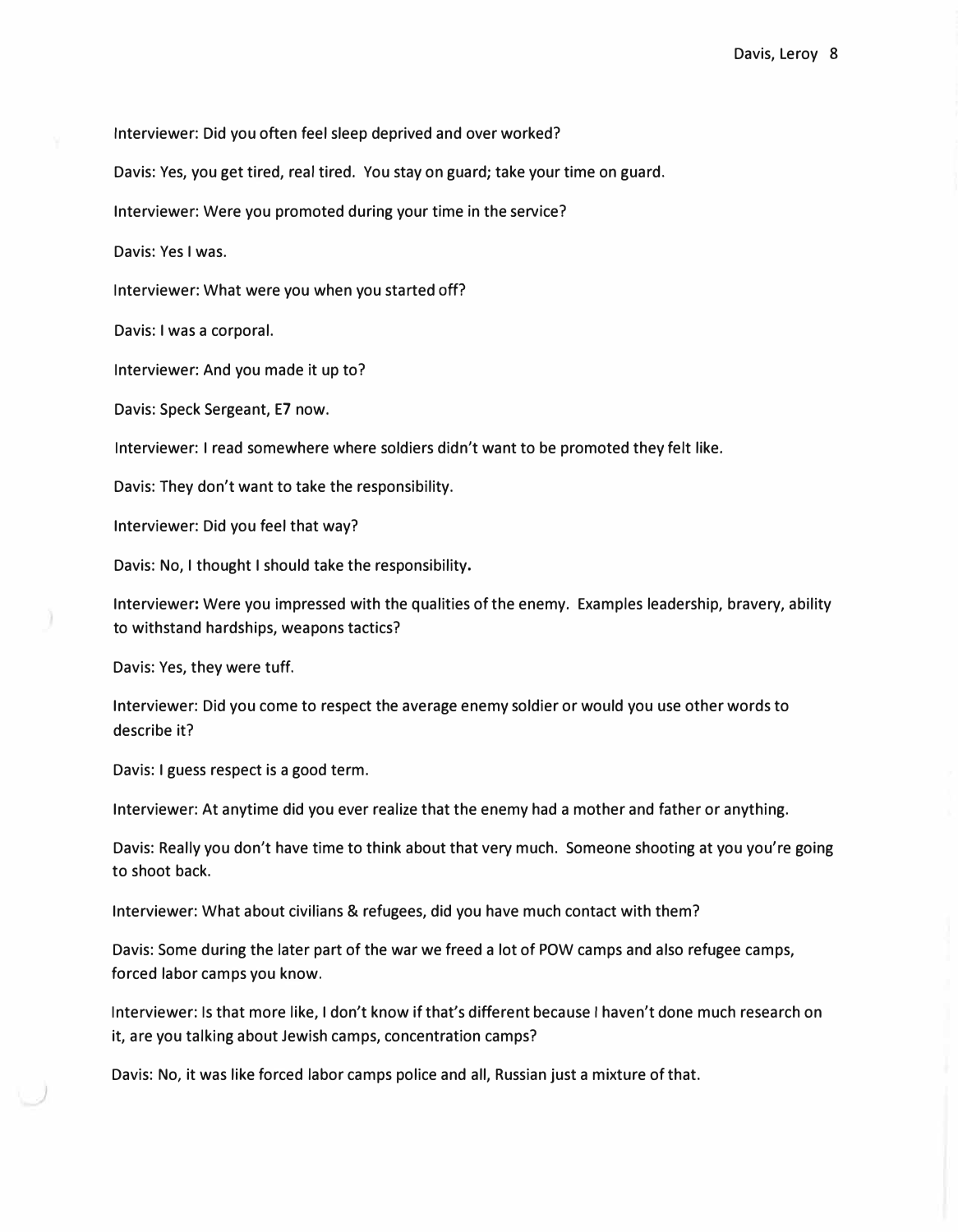Interviewer: What were these people like once they were released?

Davis: Most would a lot of them I'll say would start wondering around the countryside but they would try to keep them in camp until they could make arrangements for them to be shipped back to their home.

Interviewer: Did it look they were treated well?

Davis: No, a lot of them were just skin and bones and had been worked real hard.

Interviewer: Did you find any Americans in the camps?

Davis: A POW camp, they were like the rest of the people just getting whatever they could potatoes soup maybe a slice of bread something like that. They had a lot of, the men we was in our company were skin and bones.

Interviewer: Kind of like what you see on TV, kind of like what you see on TV now when you see soldiers being released.

Davis: Yes.

Interviewer: Where you part of occupational force among civilians after the fighting was over?

Davis: Yes, our division was occupational force. We left the 99<sup>th</sup> and went to the first division sometime around September until the war was over were occupational.

Interviewer: In Germany?

Davis: Yes.

Interviewer: Were you ever wounded?

Davis: No, thank the lord for that.

Inter: Were you ever recommended for a metal?

Davis: I got a bronze star and then after the war was over they awarded everybody in the battle a bronze star so I had two bronze stars.

Interviewer: What was your first bronze star for?

Davis: Meritorial service, patrol.

Interviewer: Were friends or fellow soldiers wounded or killed?

Davis: Yes, several.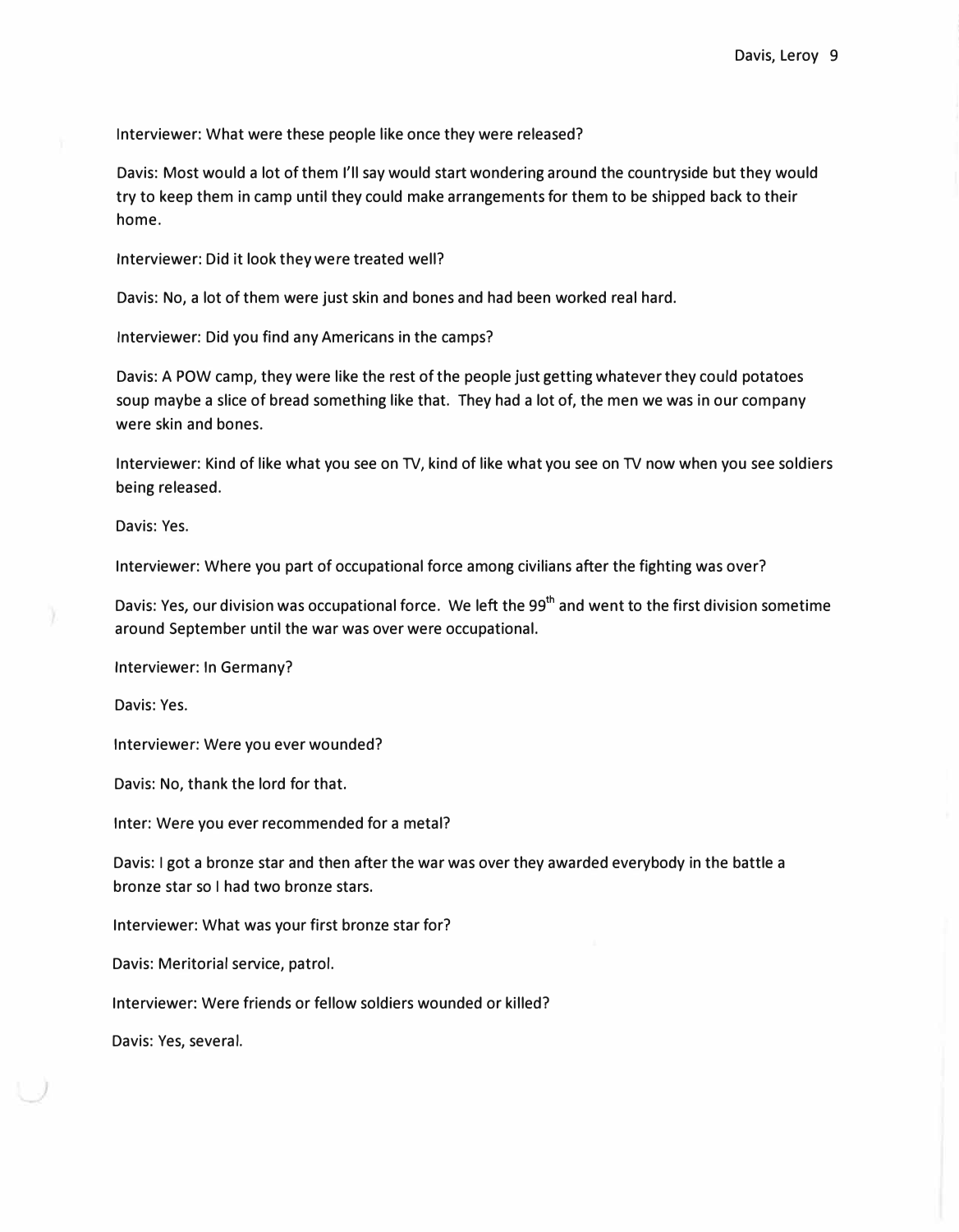Interviewer: Did you ever have a sense of the big picture meaning did you ever know the strategy involved in the powers.

Davis: Most of the strategy we were involved in was what came down from the company level.

Interviewer: Let's see you said you were involved in the Battle of the Bulge and was there any other battles you were involved in?

Davis: There were several of them.

Interviewer: Can you list any of them.

Davis: Yes, let me look here. We were in the attack on Hawkin Germany, Earth Canal, Goodenorf bridge which is the Remogin Bridge at Lumindorf where we crossed the Rime River. Our division was the first full division to cross the Rime River we didn't take the bridge but we were the first full division. After that took a number of towns Eason Germany, Murabocky, Madburg, Danburke Valley, Ludwig Canal, across the Danu River they kept us moving all the time. May 9<sup>th</sup> was when the war was over and we kept going into Germany and they called a halt for everyone to stay where they were so we sat down on the side of the road we were going to be for a while. We just went to a farm house and we stayed there until we got orders. Until they decided what the occupation would be for us.

Interviewer: At that time did you meet any civilians that would bring out food or anything like that.

Davis: Yes, some of them would. They would bring you out water most of what they had was big brown black loaves of bread. Of course that tastes good when you're hungry.

Interviewer: Let's go back; do you want to talk about any of these wars? DO you want to go back to battle of the Bulge or what it was like?

Davis: It was rough, cause we were attached on the morning of the  $16<sup>th</sup>$  they told us well it's just a patrol that run through and we'd be back in a couple of hours in our start position. We stared moving out and the road toward the front from that time until the next afternoon my mind is completely blank. According to our record, this happened in Doglus our division history one of them said that we had to fire all of our ammunition to hold them back. I have to take someone's word for it because I can't remember.

Interviewer: I've heard about that, people can't remember, I think its called shell shock. Were you ever near the area of Baston?

Davis: Yes.

Interviewer: The cold?

Davis: Yes, it was cold, snow. More after the battle it was up to your knees almost snow.

Interviewer: After the Bulge did you experience any type of battles like that.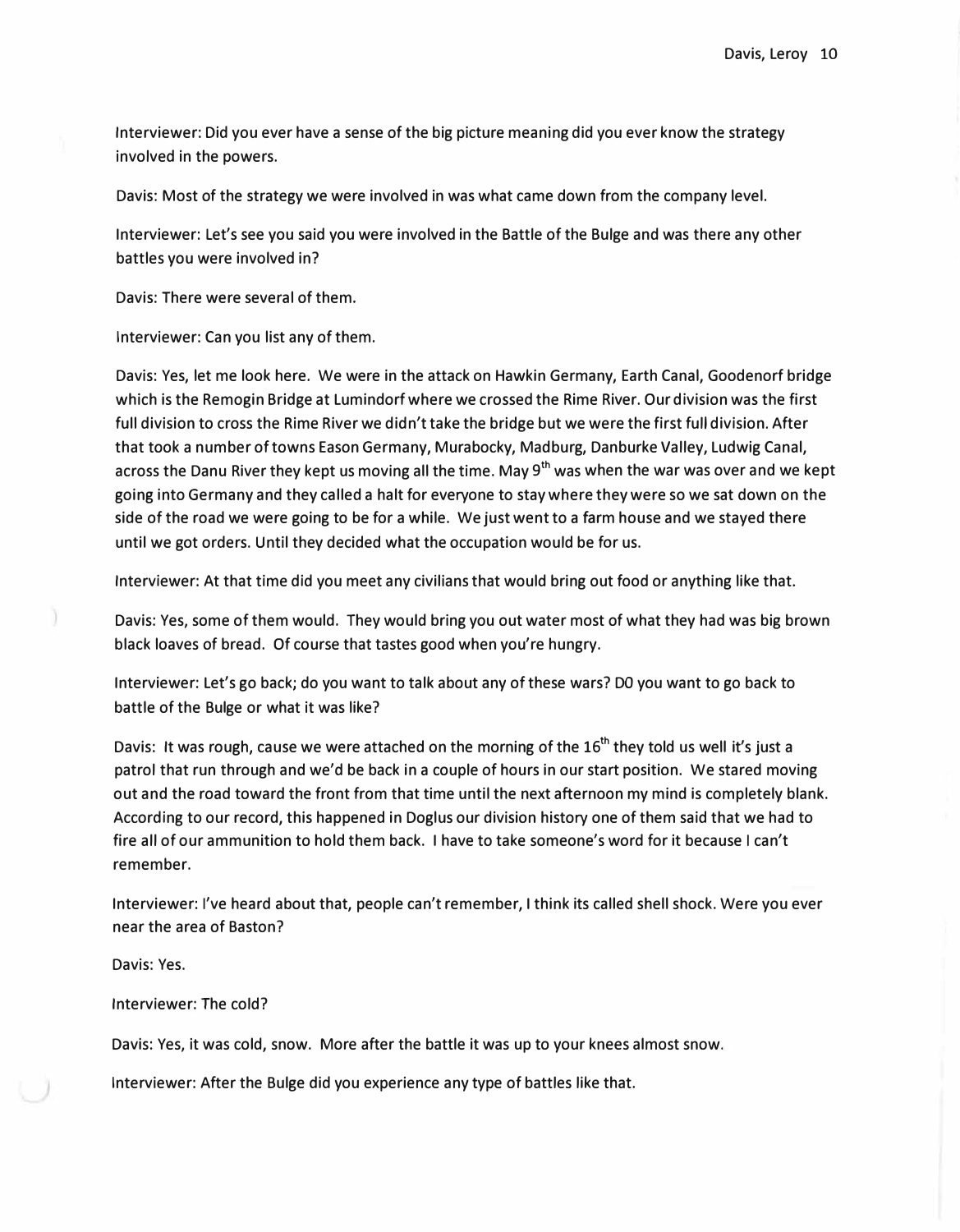Davis: Not as bad, we had been reinforced we were north of Harrington. That was where we got our name Battle Babies because we were new, this was our first major battle, the news named us Battle Babies. But after the second day we were online the Germans were attacking we got orders to pull back. We pulled back to Nelson Ridge when we got set up there well they couldn't move us any further we held the line. Coming home I went to the 1<sup>st</sup> division came back as First Sergeant there and stayed there. Went to Czechoslovakia with another division from there I went to the Heart of France and then came home.

Interviewer: How long were you overseas for?

Davis: About 15 months 15 and half months.

Interviewer: Once you got home how long did you stay in the service.

Davis: I came home from overseas and went to Camp Atterbury, Indiana and was discharged there. So I didn't have any service time.

Interviewer: Then you just came back to Clarksville,

Davis: Yes

Interviewer: I assume you got the Montgomery GI bill?

Davis: I used a little bit of it I think for two months or three months I was under the GI Bill. I worked in a grocery store and then went in the grocery business. Worked there about 18 % years then Fort Campbell about 20 or 20 Yz years.

Davis: Our company company K934 was one of the first units to get a black platoon. They had a white platoon sergeant and a white lieutenant but all of the rest of them were black. NCOs were black and we crossed the line and we were almost surrounded they came up the rear from behind us and wiped out the Germans. They fought and proved themselves.

Interviewer: I didn't know that because I talked to another gentleman who was in the military he was an African American gentleman and he said everything was very segregated.

Davis: I guess it would have been around 45. We got along good together. In fact one of the guys we called him Grits, I can't remember his name, that's all I remember and he would come stay with us all of the time, with our platoon. There wasn't any trouble to anyone we were there for one purpose and we were fine for that one purpose. One of the guys called me a couple of three years ago he was trying to get in touch with some of the other black guys. I had a picture of him that he sent to me. During our conversation we remembered a lot of things together.

Interviewer: So there was a lot of comradely going on?

Davis: Yes.